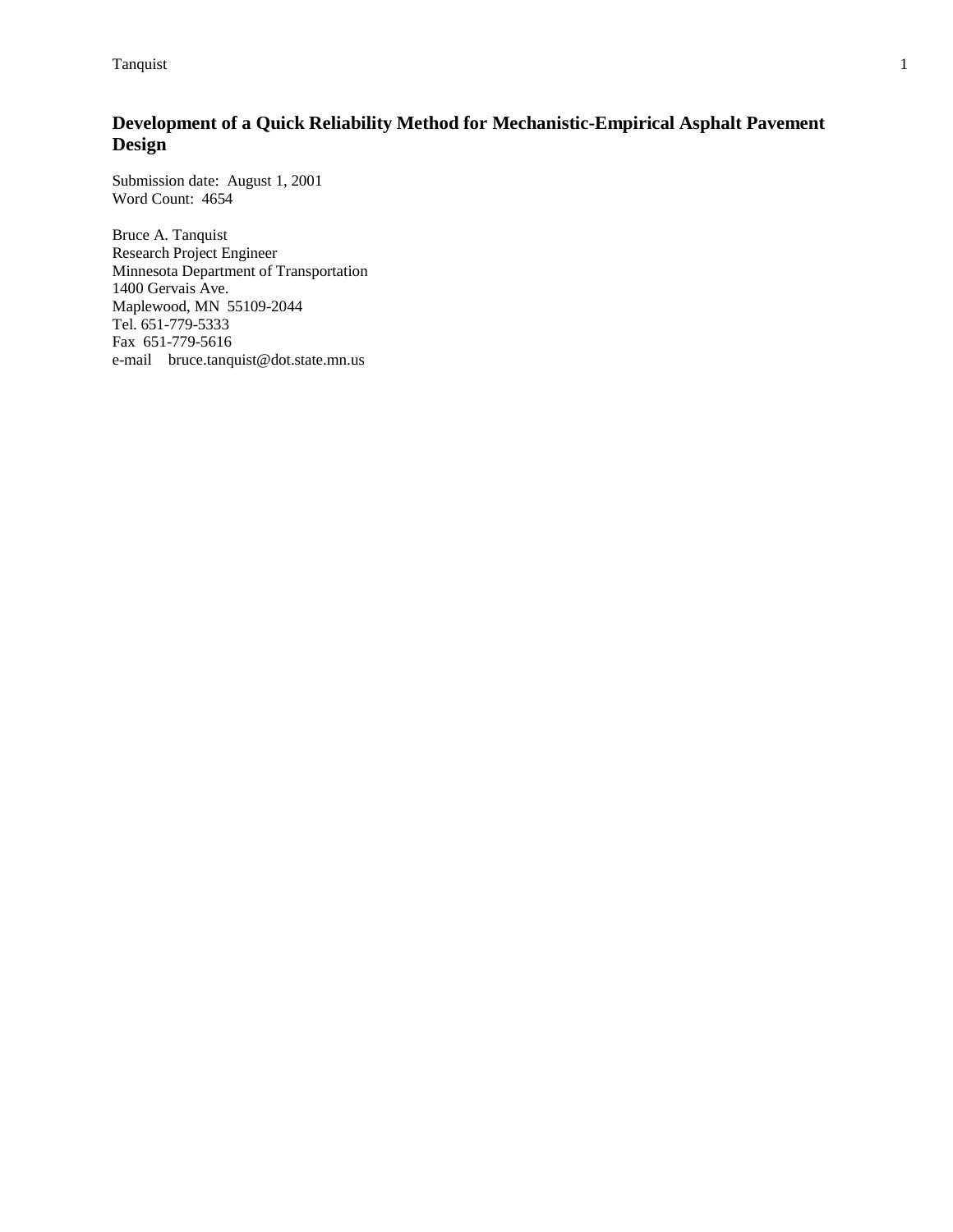### **ABSTRACT**

 In Mechanistic-empirical (M-E) pavement design, the Monte Carlo method has proven to be an effective means of determining reliability. One drawback is the amount of computing time required to carry out a simulation. Performing a Monte Carlo simulation on a complex load spectrum can require hours on a typical desktop computer. The Minnesota Department of Transportation is developing a shortcut method for estimating reliability in its MnPAVE flexible pavement design program. In this program, variability in the layer thicknesses and moduli are expressed as coefficients of variation (CV). Development of the shortcut method involves running a large number of pavement design simulations to generate damage factors (using Miner's Hypothesis) and reliability values (using the Monte Carlo method). For a given set of CV values, there is a strong correlation between the damage factor and reliability. For the two asphalt fatigue models tested, this correlation exists regardless of the number and thickness of pavement layers, layer moduli, number of seasons, and number of axle configurations. For the rutting model the addition of more seasons and loading configurations increases scatter in the data. A family of curves can be generated to include the range of expected CV combinations, and the resulting equations can be used to estimate the reliability of a pavement design based on a single damage calculation.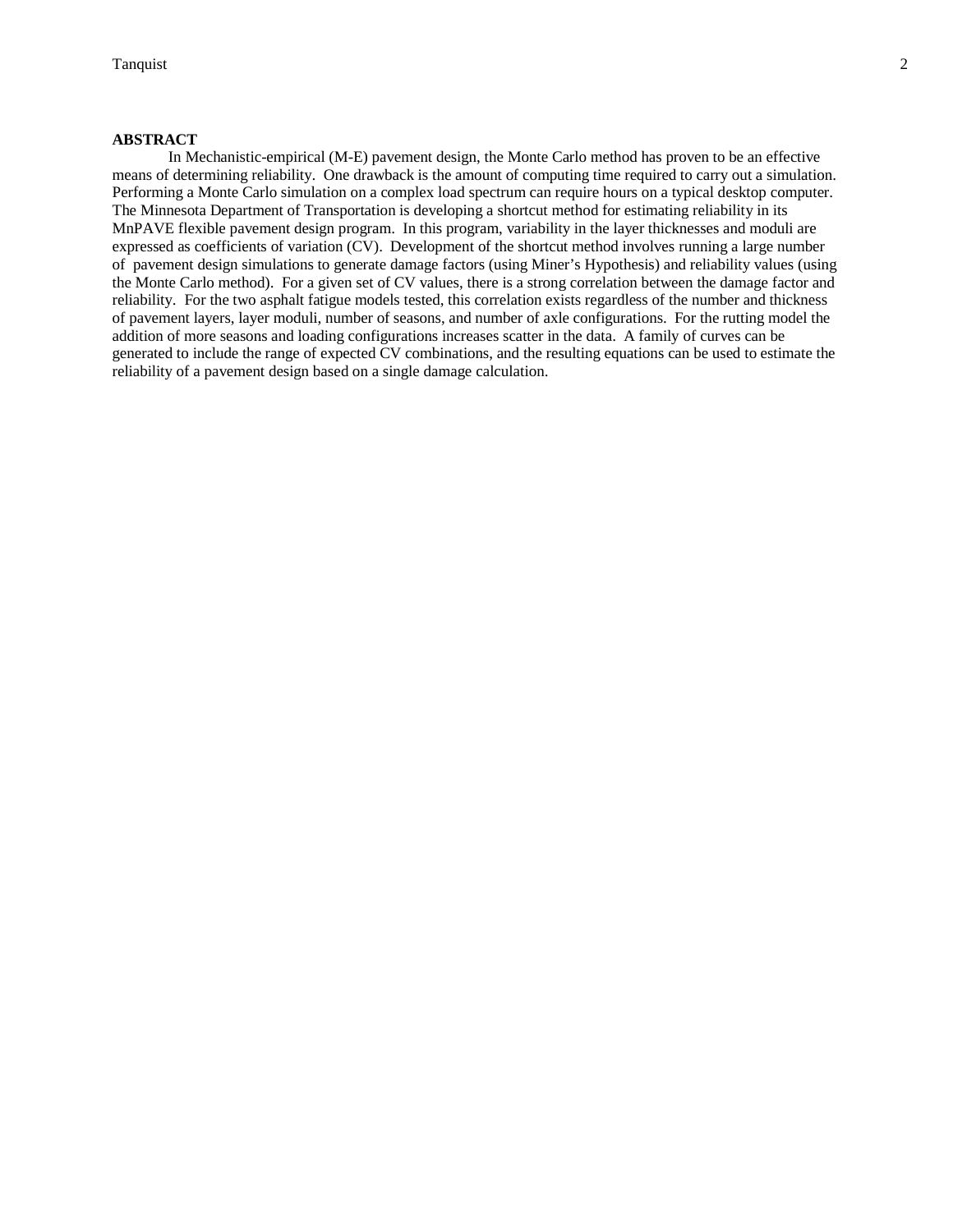#### **INTRODUCTION**

While reliability has been a concept used in pavement design for many years, the recent emphasis on mechanistic-empirical (M-E) design has added new urgency to finding an efficient way of calculating the reliability of a pavement design. Determining reliability requires quantifying the variability of the input values (such as layer thickness and modulus) and then using those values to estimate the variability of the output (expected pavement life). M-E design procedures typically use a numerical method (layered-elastic analysis or finite element) to simulate the pavement structure and its response to traffic loads. The complexity of these methods precludes the use of analytical calculations to arrive at reliability, so a numerical method must be selected.

 The Monte Carlo method has proved to be a versatile means of estimating the variability of an output distribution based on the respective coefficients of variation (CV) of the input distributions. This is done through repeated simulations using input values randomly selected from their respective probability distributions. After a sufficient number of repetitions have been completed, the reliability can be estimated from the output distribution. The main drawback to the Monte Carlo method is the time required to complete the necessary number of simulations. The required time can range from minutes to hours depending on the complexity of the problem. As a result, it may slow the implementation of an M-E design program.

 MnPAVE is an M-E asphalt design procedure under development at the Minnesota Department of Transportation (Mn/DOT). Included in this procedure is a Windows-based software program based on layer-elastic analysis (LEA) of a pavement structure. The LEA portion of the software is based on the WESLEA model developed by Van Cauwelaert et al. (*1*). In the MnPAVE software, the user enters climate, structural, and traffic data. The LEA model calculates stresses and strains at critical points in the pavement structure. Transfer functions and Miner's Hypothesis are then used to determine the damage factor and expected life of the pavement.

#### **MnPAVE SOFTWARE**

#### **Input Values**

#### *Structural Input*

 In order to calculate damage and reliability, the following inputs are required for each layer in the pavement structure:

- 1. Thickness (H)
- 2. Thickness coefficient of variation (HCV)
- 3. Elastic modulus (E) during each season
- 4. Modulus coefficient of variation (ECV) and distribution type.
- 5. Poisson's Ratio

 The coefficient of variation is simply the standard deviation divided by the mean value and is expressed as a percentage. Timm et al. (*2*) determined that layer thickness variability can be described by a normal distribution, and layer modulus variability by a lognormal distribution.

#### *Traffic Input*

 Currently, there is a choice between using Equivalent Single Axle Loads (ESALs) or load spectra. An ESAL is defined as a 80 kN (18 kip) dual tire axle load. The load spectrum consists of a combination of single and dual tires in single, tandem, or tridem axle configurations. Axle loads are organized in 8.9 kN (2.0 kip) increments. Additionally, the tire pressure is required in order to calculate the load radius.

#### **Layered-Elastic Analysis Output**

 The LEA model calculates normal stresses, strains, and deflections as well as shear stresses at any point in the pavement structure. In MnPAVE, critical strains are used to determine damage and reliability. The critical strains are the tensile strain at the bottom of the asphalt layer and the compressive strain at the top of the subgrade.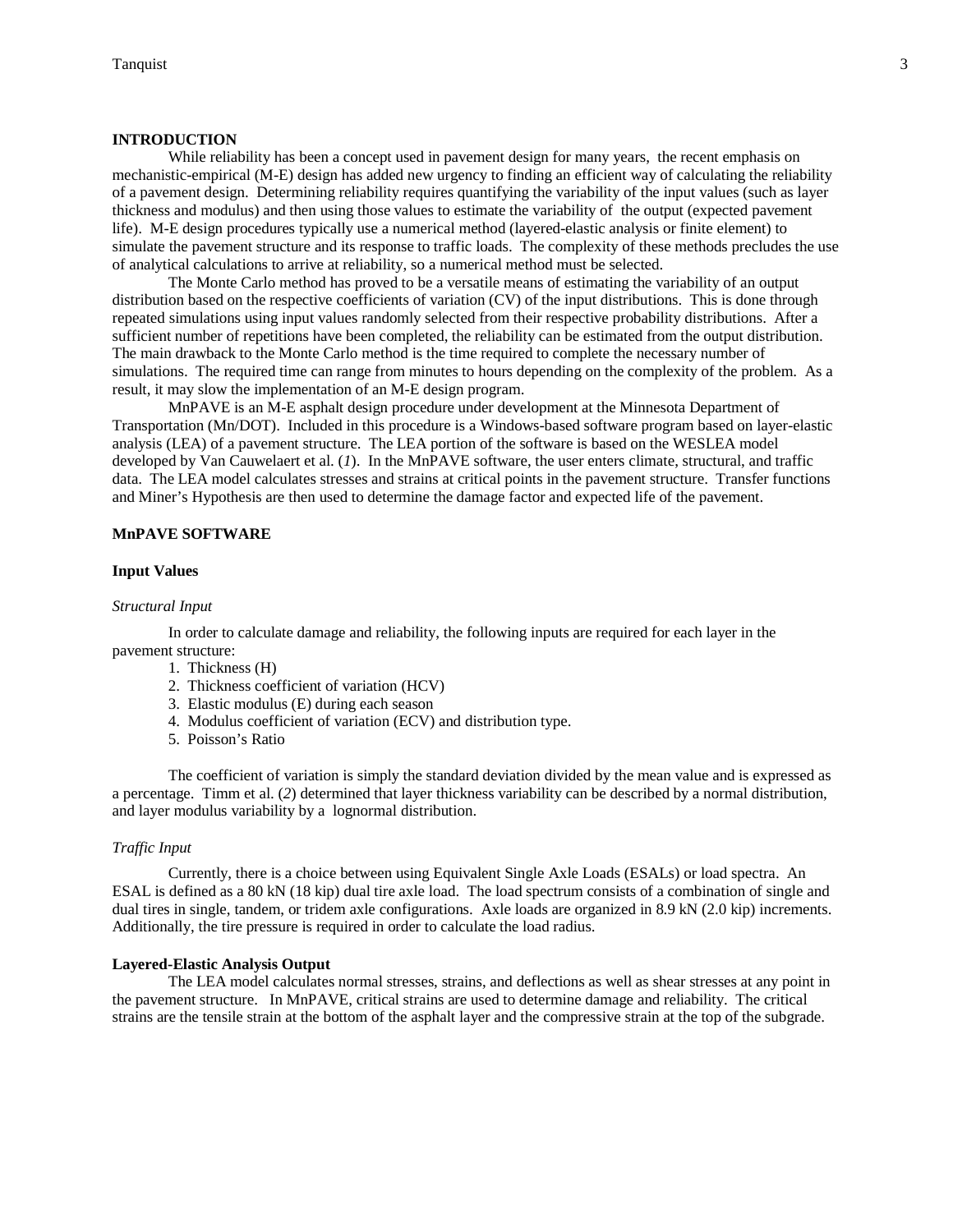### **Transfer Functions**

#### *Fatigue*

 Two fatigue models are currently being tested for MnPAVE. Timm et al. (*2*) used a version of the "Illinois" equation developed by Thompson (*3*) that was calibrated using data from the Minnesota Road Research Project (Mn/ROAD). The Mn/ROAD version is shown in Equation 1.

$$
N_f = 2.83 \times 10^{-6} \left(\frac{1}{\varepsilon_t}\right)^{3.20596} \tag{1}
$$

where

 $N_f$  = Number of load repetitions required to reach fatigue failure.

 $\varepsilon_t$  = Horizontal strain at the bottom of the asphalt layer.

A fatigue model developed by Finn et al. (*4*) was also evaluated. This model (Equation 2) includes a modulus term for the asphalt layer in order to capture the relationship between stiffness and fatigue cracking.

$$
N_f = 18.4(0.00432\epsilon_t^{-3.291} E^{-0.854})
$$
\n(2)

where

 $E =$  Modulus of the asphalt layer (psi).

#### *Rutting*

 Equation 3 shows the rutting transfer function used in MnPAVE. This equation was also calibrated for Mn/ROAD as described by Timm et al (*2*).

$$
N_R = 5.5 \times 10^{15} \left(\frac{1}{\varepsilon_v \times 10^6}\right)^{3.949} \tag{3}
$$

where

 $N_R$  = Number of load repetitions required to reach rutting failure.

 $\varepsilon$ <sub>*v*</sub> = Vertical strain at the top of the subgrade

### **Miner's Hypothesis**

 Central to the MnPAVE software is the calculation of lifetime pavement damage using Miner's Hypothesis (*5*). In the simplest case (single load configuration and no seasonal variations in material properties), the damage over the life of the pavement can be characterized by Equation 4:

$$
Damage = \frac{n}{N} \tag{4}
$$

where

*Damage* = an index indicating the expected level of damage after *n* load applications (*Damage*  $\geq 1$ indicates pavement failure)

 $n =$  applied number of loads

 $N =$  number of loads required to cause failure (based on empirical transfer functions)

 In order to model the actual conditions expected over the life of a pavement, multiple seasons and load configurations can be introduced. In this case, Equation 1 is not sufficient, as *N* is based on the response to a single load configuration on a pavement with single set of seasonal material properties. In this case, Miner's Hypothesis can be used to calculate damage (Equation 5).

$$
Damage = \sum_{i=1}^{k} \sum_{j=1}^{m} \frac{n_{season_i, load_j}}{N_{season_i, load_j}}
$$
(5)

where

 $n_{season_i, load_i}$  = number of applications of load *j* that occur during season *i*.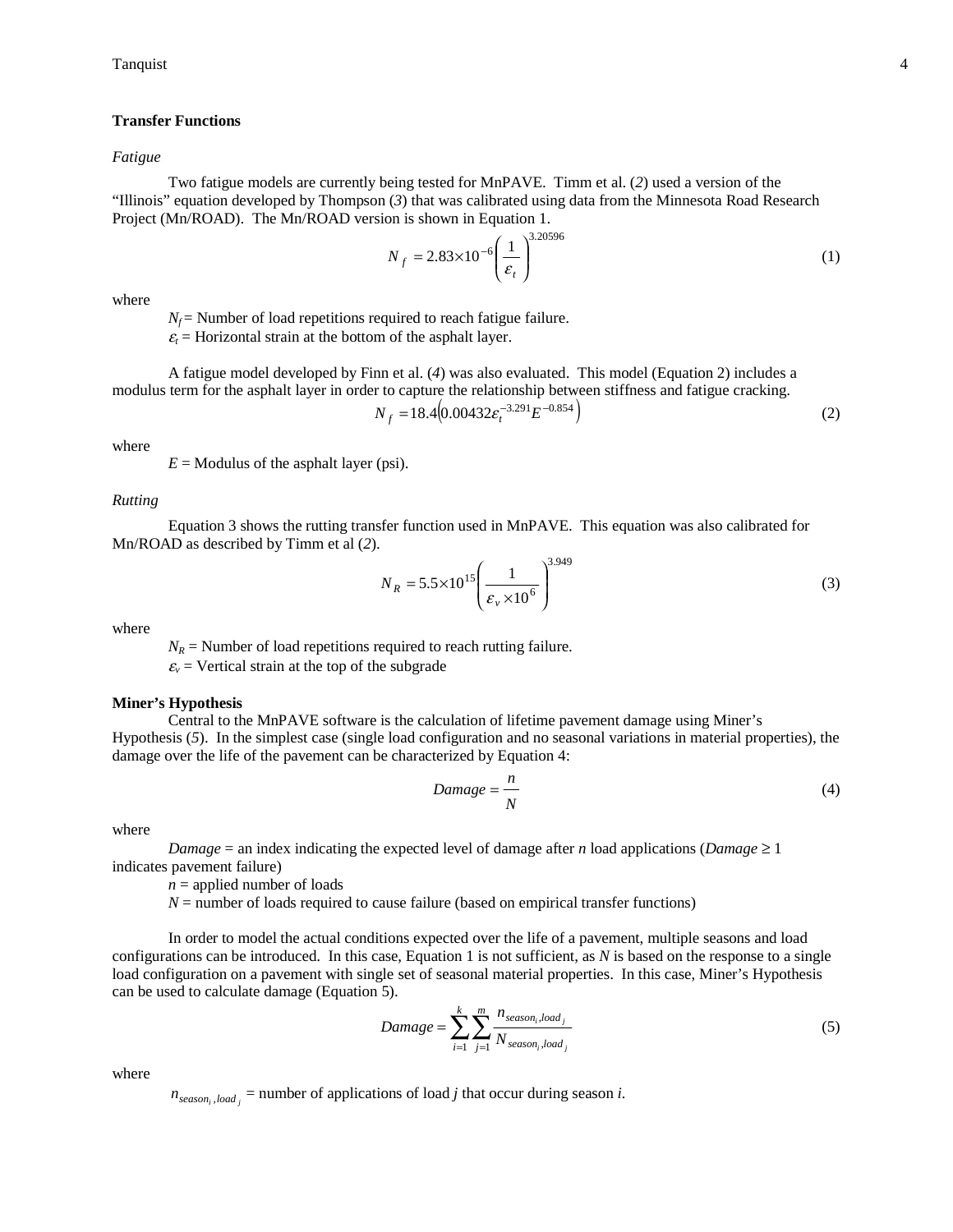$N_{season_i, load_i}$  = number of applications of load *j* during season *i* required to cause failure.

 $k =$  total number of seasons.

 $m =$  total number of axle load configurations.

#### **Reliability**

 MnPAVE uses a modified version the Monte Carlo method described by Timm et al. (*2*). A flow chart representation of the MnPAVE procedure is shown in Figure 1. The steps in the MnPAVE Monte Carlo simulation are as follows:

1. Randomly select input values from their respective probability distributions.

2. Calculate the damage using Miner's Hypothesis.

 3. Perform enough cycles to generate a repeatable output distribution (2,000 cycles provides sufficient repeatability in MnPAVE).

4. Determine the number of cycles that resulted in *Damage* < 1.

5. Calculate reliability according to Equation 6:

*Reliability* = 
$$
100 \times \frac{\text{number of cycles where } \text{Damage} < 1}{\text{total number of cycles}}
$$
 (6)

 The method of selecting the input values for each cycle differs according to the shape of the input distribution. The procedure is described in detail by Timm et al. (*2*). The first step requires the generation of a pair of independent standard normal variates as shown in Equations 7 and 8.

$$
S_1 = \sqrt{-2 \times \log(U_1) \times \sin(2\pi \times U_2)}\tag{7}
$$

$$
S_1 = \sqrt{-2 \times \log(U_1)} \times \cos(2\pi \times U_2)
$$
\n(8)

where

 $S_1$ ,  $S_2$  = standard normal variates.

 $U_1, U_2$  = independent standard uniform variates (random numbers between 0 and 1)

 Next, thickness values can be generated for the first two layers from their respective normal distributions as shown in Equations 9 and 10.

$$
H_1 = \mu_1 + \sigma_1 S_1 \tag{9}
$$

$$
H_2 = \mu_2 + \sigma_2 S_2 \tag{10}
$$

where

 $H_1$ ,  $H_2$  = randomly generated thickness values for layers 1 and 2

 $\mu_1$ ,  $\mu_2$  = mean values of layers 1 and 2

 $\sigma_1$ ,  $\sigma_2$  = standard deviation of layers 1 and 2 ( $\sigma = \mu \times CV/100$ )

 Equations 7 through 10 can then be repeated for layers 3 and 4. For lognormally distributed modulus values, Equations 7 and 8 can again be used to generate  $S_1$  and  $S_2$ . For a lognormal variable E and transformed variable  $Y = \ln(E)$ , Equations 11 and 12 can be used to calculate the standard deviation and mean of the transformed variable, respectively.

$$
\sigma_y = \sqrt{\ln\left[\left(\frac{\sigma_E}{\mu_E}\right)^2 + 1\right]}
$$
\n(11)

$$
\mu_y = \ln(\mu_E) - \frac{\sigma_y^2}{2} \tag{12}
$$

Equations 13 and 14 can then be used to generate pairs of modulus values.

$$
E_1 = e^{\mu_y + \sigma_y S_1} \tag{13}
$$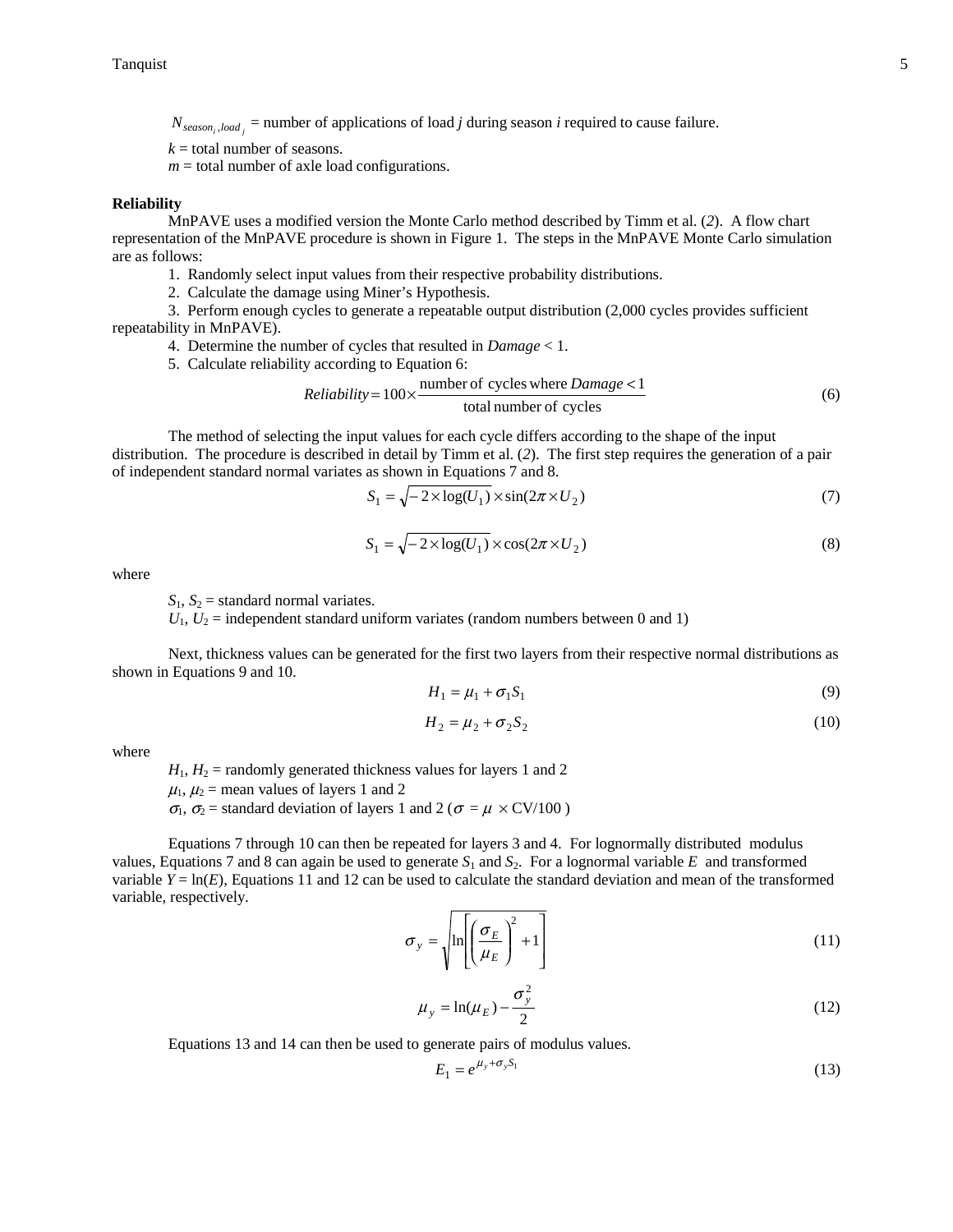$$
E_2 = e^{\mu_y + \sigma_y S_2} \tag{14}
$$

### **MnPAVE SIMULATIONS**

 A preliminary analysis of fatigue results based on the Mn/ROAD fatigue transfer function (Equation 1) indicated that the relationship between damage and reliability as calculated in Equation 6 is insensitive to the number of seasons or axle load configurations. For this reason, the vast majority of simulations were conducted using a single season and load configuration in order to minimize the computing time. A variety of pavement structures were simulated in order to test the robustness of the damage-reliability relationship. Structures ranged from 4-layer pavements to full-depth asphalt pavements with varying thickness and moduli. Due to the limited scope of the current study, only three combinations of CV values were tested. They are designated as High, Medium, and Low, and are described in Table 1.

### **RESULTS**

### **Regression Equations**

 The damage-reliability plots are shown in Figures 2 through 4. A regression equation of the form shown in Equation 15 was fit to each set of data. In some cases, this equation has a positive slope for damage values near 0 (where Monte Carlo reliability  $= 100\%$ ) and also exceeded 100%. For this portion of the data, a conditional statement was inserted to set the value equal to 100%.

$$
R = e^{aD^3 + bD^2 + cD + d} \tag{15}
$$

where

 $R =$  predicted reliability, %  $D =$  calculated damage  $a, b, c, d$  = regression coefficients

#### **Residual Analysis**

 Before running a residual analysis, the 100% reliability values generated by the conditional statement were removed to avoid skewing the results. To analyze nonlinear regressions, Devore (*6*) plotting residuals (e) and standardized residuals ( $e^*$ ) vs. the predicted values. Figures 5, 6, and 7 show these plots for Mn/ROAD Fatigue (High CV), Finn Fatigue (Medium CV), and Mn/ROAD Rutting (Low CV). The standard deviation of the residuals (s) provides an indication of the scatter. These values are shown in Table 2. According to Devore (*6*), the residuals are expected to be normally distributed which means that approximately 95% of the residuals should lie between  $\pm 2$ standard deviations (standardized residuals should lie between  $\pm$  2.0). These percentages are also shown in Table 2. The values range from 92.9 to 96.0, which provides confidence that the residuals are normally distributed.

## **Mn/ROAD Fatigue**

 After viewing Figure 2, it is clear that the Mn/ROAD fatigue model resulted in the best fit for the damagereliability relationship. The three CV levels are clearly differentiated, and the results from multiple season simulations and load spectra appear to be no different than those of single season, single load simulations. Mn/ROAD fatigue had lower s-values (Table 2) than the other two models for all levels of CV, and the High CV case had the lowest s-value (1.12). This indicates both that this equation is a good predictor for Mn/ROAD fatigue.

### **Finn Fatigue**

 The higher s-values in the Finn fatigue data (Table 2) indicate a greater degree of scatter and/or a poorer fit than the Mn/ROAD fatigue model. However, multiple season and load spectra results still agree well with the single season, single load data. Compared to Mn/ROAD fatigue, the Finn fatigue s-values increase more significantly in the low CV cases. The plots in Figure 3 indicate that much of this increase is due to a poorer fit of the regression equation.

#### **Mn/ROAD Rutting**

 Increasing the complexity of the design (multiple seasons and loads) appears to increase the scatter and the data points from adjacent sets tend to overlap. Despite this it is important to note that the Mn/ROAD rutting s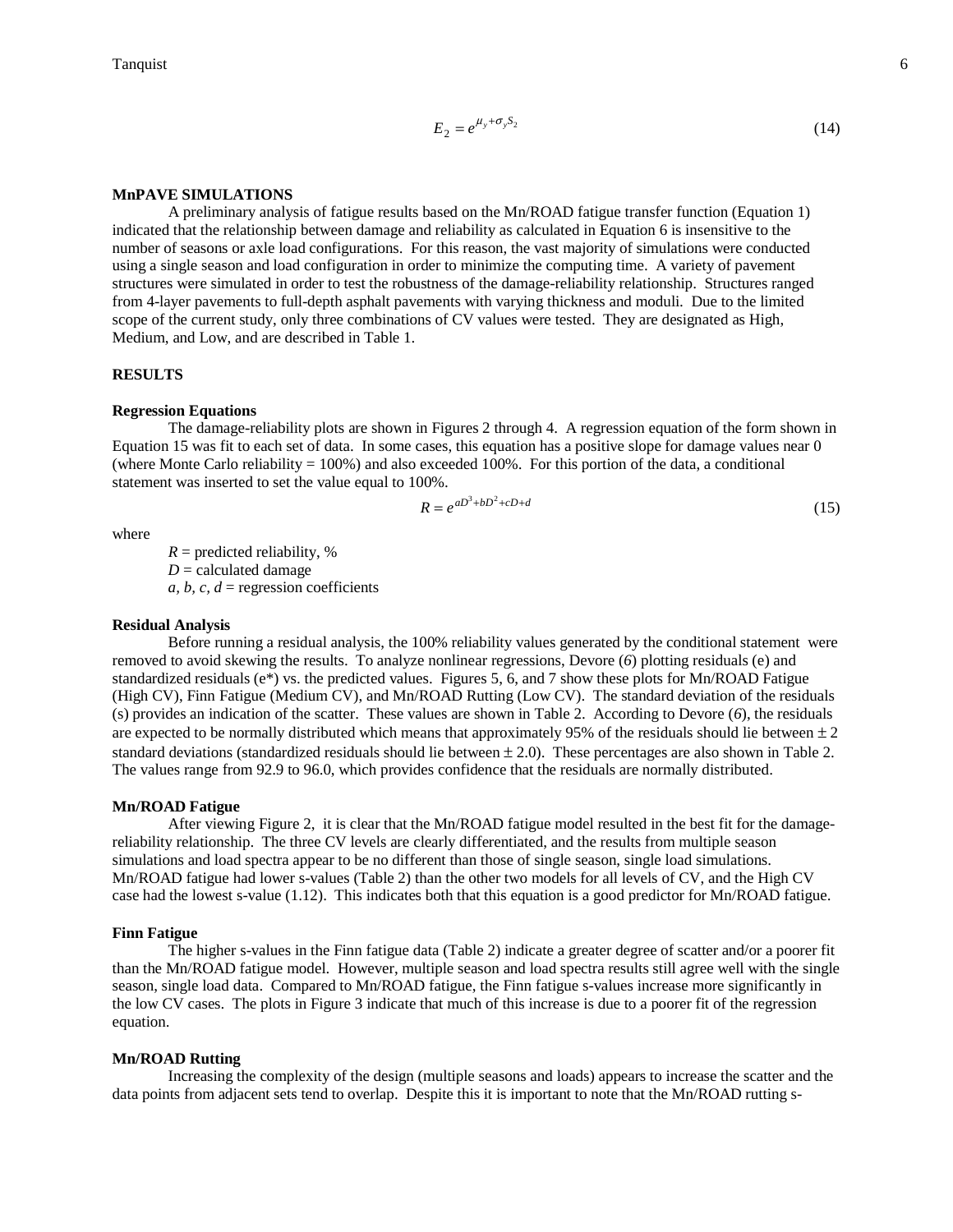values (Table 2) are reasonably low, and the regression curves for the Mn/ROAD rutting data (Figure 4) indicate a clear difference between the three levels of CV.

### **CONCLUSIONS**

 1. The Mn/ROAD fatigue model shows the most promise in terms of developing a quick predictive model for pavement reliability.

 2. Many more simulations are required to encompass the full range of pavements types and CV values for both thickness and modulus.

 3. While the Mn/ROAD rutting results show less promise in their current form, better relationships may be possible if different pavement types are considered separately.

 4. The selected regression equation did not fit the Finn fatigue data as well as the other two models. Further refinement may be necessary.

 5. A neural network may prove useful in developing a comprehensive predictive model for pavement reliability.

 6. A quick method of calculating reliability will greatly speed up the process of evaluating preliminary pavement designs. It may still be desirable to run a full Monte Carlo simulation to verify the final design.

### **ACKNOWLEDGMENTS**

 The author would like to acknowledge Shongtao Dai, John Siekmeier, and Dave Van Deusen at the Minnesota Department of Transportation for the technical expertise they provided. Ryan McKane and Peter Davich also deserve recognition for the hours they spent running simulations.

### **REFERENCES**

1. Van Cauwelaert, F.J., Alexander, D.R., White, T.D., and Barker, W.R., "Multilayer Elastic Program for Backcalculating Layer Moduli in Pavement Evaluation," *Nondestructive Testing of Pavements and Backcalculation of Moduli, ASTM STP 1026*, A.J. Bush III and G.Y. Baladi, Eds., American Society for Testing and Materials, Philadelphia, 1989, pp. 171-188.

2. Timm, D.H., Newcomb, D.N., Birgisson, B., and Galambos, T.V., "Incorporation of Reliability into the Minnesota Mechanistic-Empirical Pavement Design Method," *Final Report MN/RC – 1999-35*, Minnesota Department of Transportation, 1999.

3. Thompson, M.R., "ILLI-PAVE Based Full-Depth Asphalt Concrete Pavement Design Procedure," *Proceedings, Sixth International Conference on Structural Design of Asphalt Pavements*, Ann Arbor, MI, 1987.

4. Finn, F., Saraf, C.L., Kulkarni, R., Nair, K., Smith, W., and Abdullah, A., "Development of Pavement Structural Subsystems," *NCHRP Report 291*, National Cooperative Highway Research Program, Transportation Research Board, 1986.

5. Miner, Milton A., "Estimation of Fatigue Life with Particular Emphasis on Cumulative Damage," *Metal Fatigue*, Sines and Waisman, Eds., McGraw Hill, 1959, pp. 278-289.

6. Devore, J.L., *Probability and Statistics for Engineering and the Sciences, Third Ed.*, Brooks/Cole Publishing Company, Pacific Grove, CA, 1991.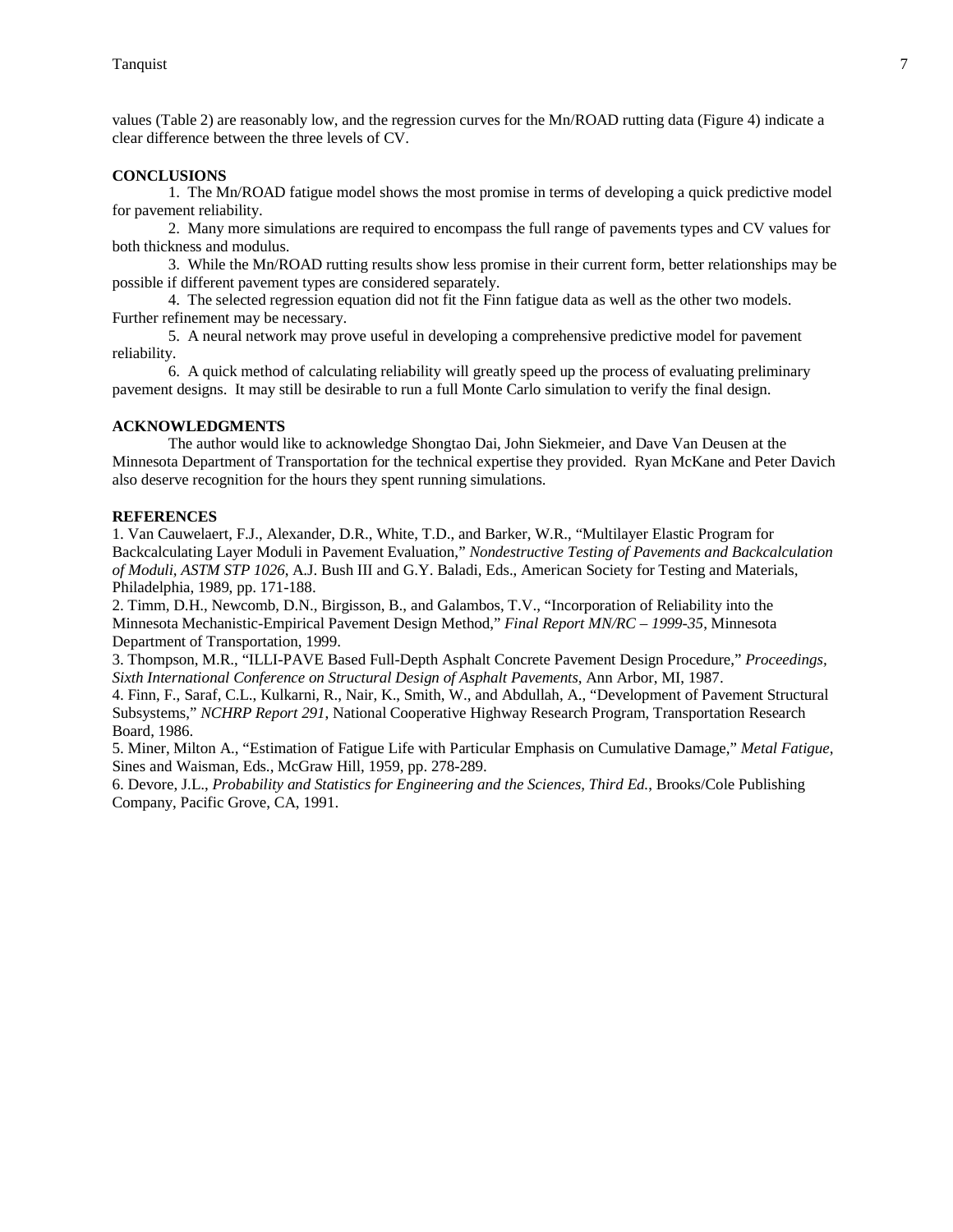# **LIST OF TABLES**

TABLE 1 Coefficient of Variation Values (%) Used in MnPAVE Simulations TABLE 2 Regression Coefficients for Damage-Reliability Relationships

# **LIST OF FIGURES**

FIGURE 1 MnPAVE Flow Chart

FIGURE 2 Reliabilty vs. Damage for the Mn/ROAD Fatigue Model

FIGURE 3 Reliability vs. Damage for the Finn Fatigue Model

FIGURE 4 Reliability vs. Damage for the Mn/ROAD Rutting Model

FIGURE 5 Residual Plot for Mn/ROAD Fatigue (High CV)

FIGURE 6 Residual Plot for Finn Fatigue (Medium CV)

FIGURE 7 Residual Plot for Mn/ROAD Rutting (Low CV)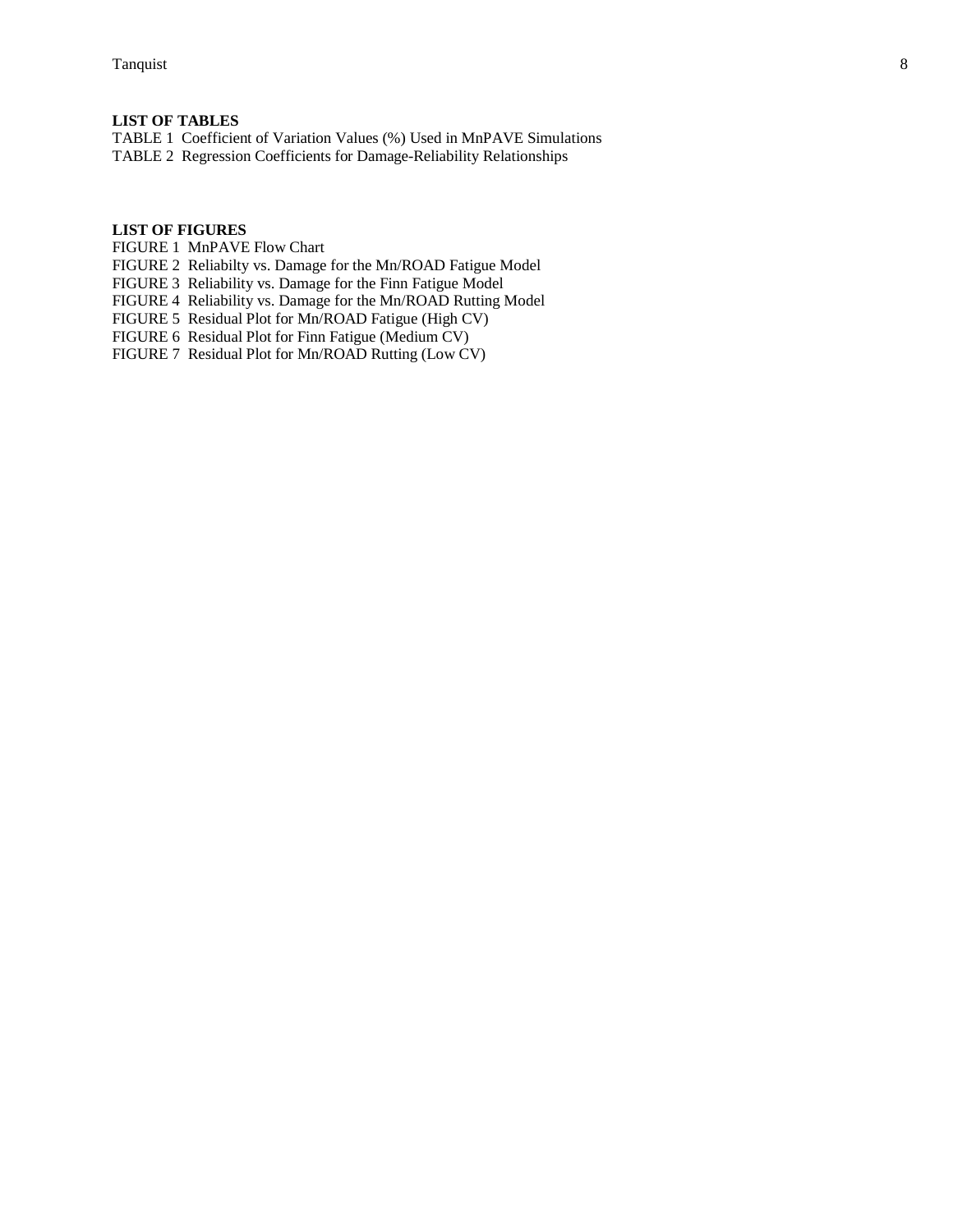| <b>Property</b>               | <b>High CV</b> | <b>Medium CV</b> | <b>Low CV</b> |
|-------------------------------|----------------|------------------|---------------|
| Hot-Mix Asphalt Modulus       | 30             | 20               | 10            |
| <b>Aggregate Base Modulus</b> | 40             | 30               | 20            |
| Aggregate Subbase Modulus     | 40             | 30               | 20            |
| Subgrade Soil Modulus         | 50             | 40               | 30            |
| Layer 1 Thickness             |                |                  |               |
| Layer 2 Thickness             |                |                  |               |
| Layer 3 Thickness             |                |                  |               |

**TABLE 1 Coefficient of Variation Values (%) Used in MnPAVE Simulations**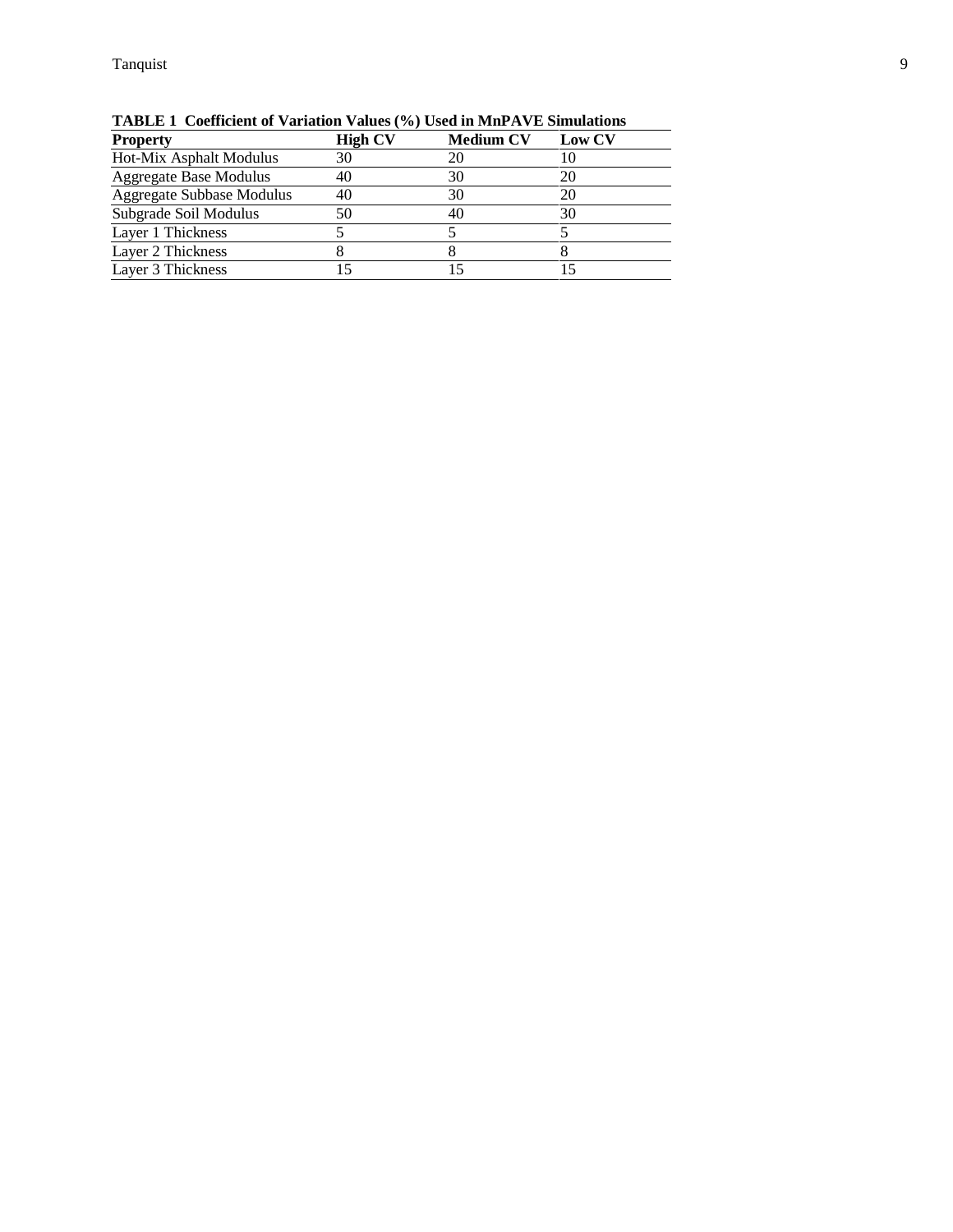|                        | <b>Coefficients</b> |           | Std. Dev. of | Percentage of |                      |              |
|------------------------|---------------------|-----------|--------------|---------------|----------------------|--------------|
| <b>Model</b>           | a                   | b         | $\mathbf c$  | d             | <b>Residuals</b> , s | $ e^*  < 2s$ |
| <b>Mn/ROAD Fatigue</b> |                     |           |              |               |                      |              |
| <b>High CV</b>         | 0.7417              | $-1.8536$ | 0.2607       | 4.5988        | 1.12                 | 93.3         |
| <b>Medium CV</b>       | $-0.1197$           | $-0.9568$ | 0.2772       | 4.5944        | 1.59                 | 94.4         |
| Low CV                 | $-1.7888$           | 1.1991    | $-0.1905$    | 4.6103        | 1.69                 | 95.8         |
| <b>Finn Fatigue</b>    |                     |           |              |               |                      |              |
| <b>High CV</b>         | 0.3355              | $-1.6286$ | 0.4561       | 4.5824        | 1.79                 | 94.3         |
| <b>Medium CV</b>       | $-0.7487$           | $-0.2538$ | 0.2008       | 4.5912        | 2.40                 | 94.6         |
| Low CV                 | $-2.3799$           | 2.0228    | $-0.4297$    | 4.6235        | 3.34                 | 92.9         |
| <b>Mn/ROAD Rutting</b> |                     |           |              |               |                      |              |
| <b>High CV</b>         | 0.876               | $-1.4559$ | $-0.2949$    | 4.6267        | 2.23                 | 95.3         |
| <b>Medium CV</b>       | 0.9081              | $-1.8832$ | 0.1394       | 4.6064        | 2.14                 | 96.0         |
| Low CV                 | 0.4656              | $-1.6386$ | 0.3776       | 4.5891        | 2.53                 | 96.0         |

**TABLE 2 Regression Coefficients for Damage-Reliability Relationships**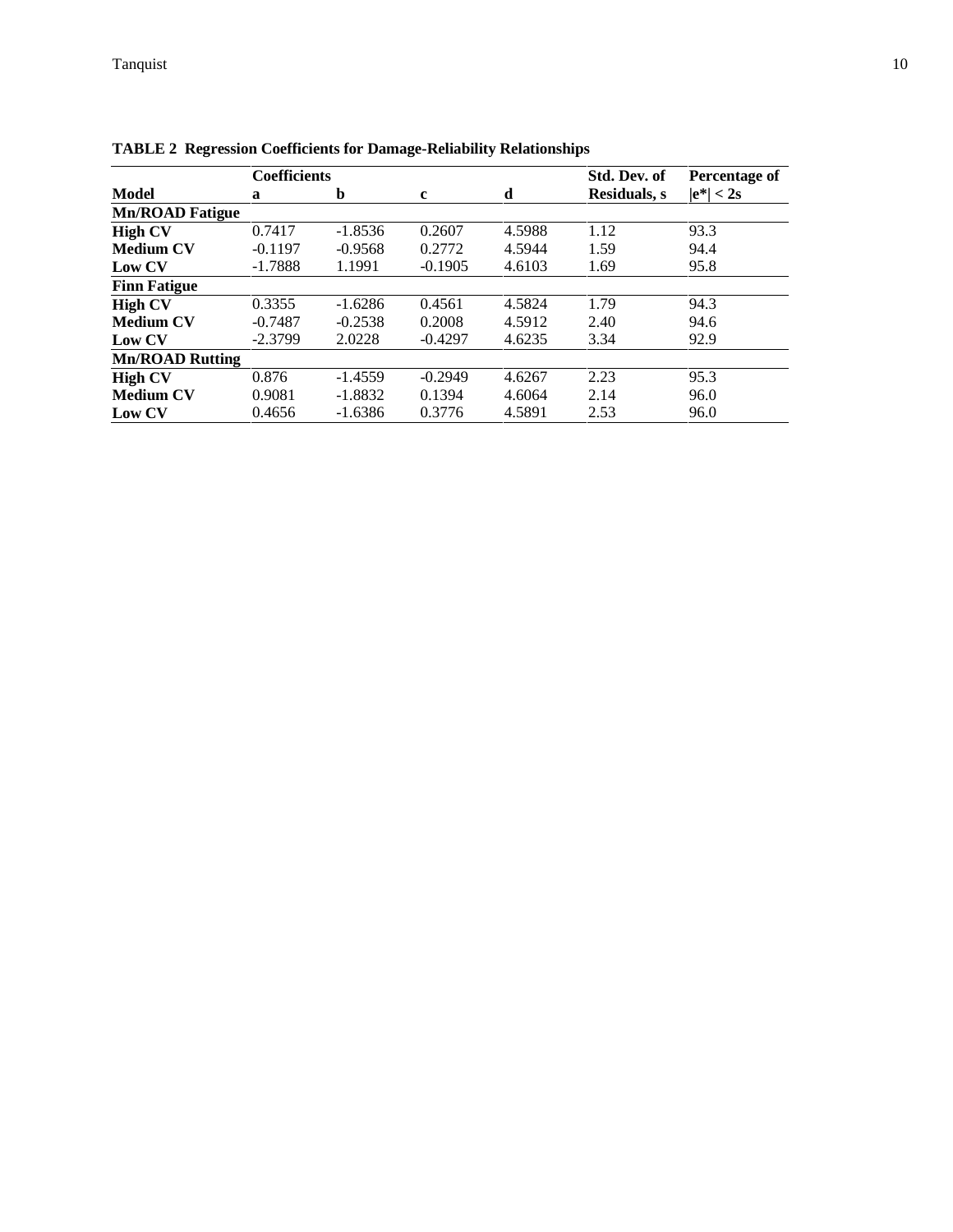### Tanquist 11



**FIGURE 1 MnPAVE Flow Chart**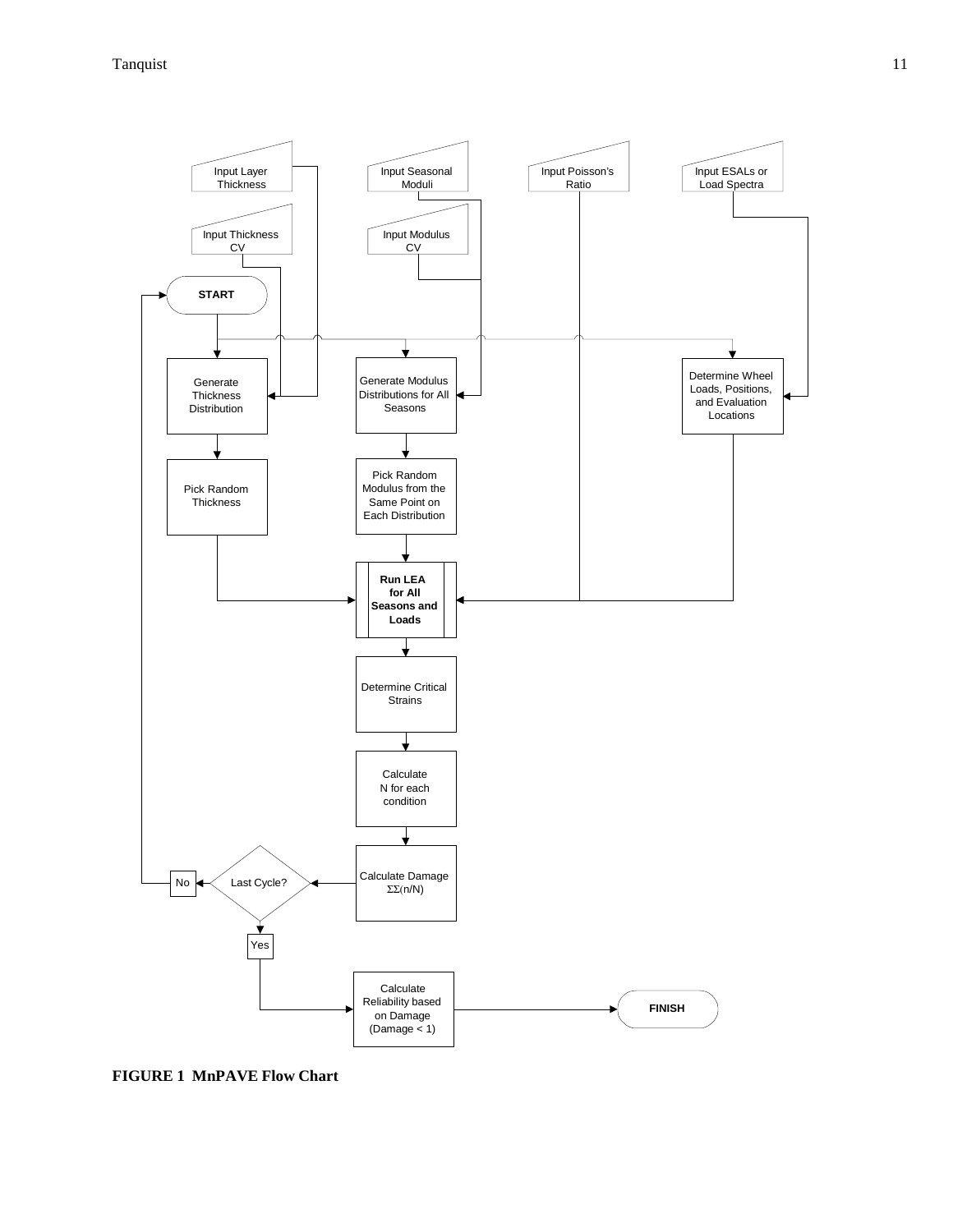

**FIGURE 2 Reliabilty vs. Damage for the Mn/ROAD Fatigue Model**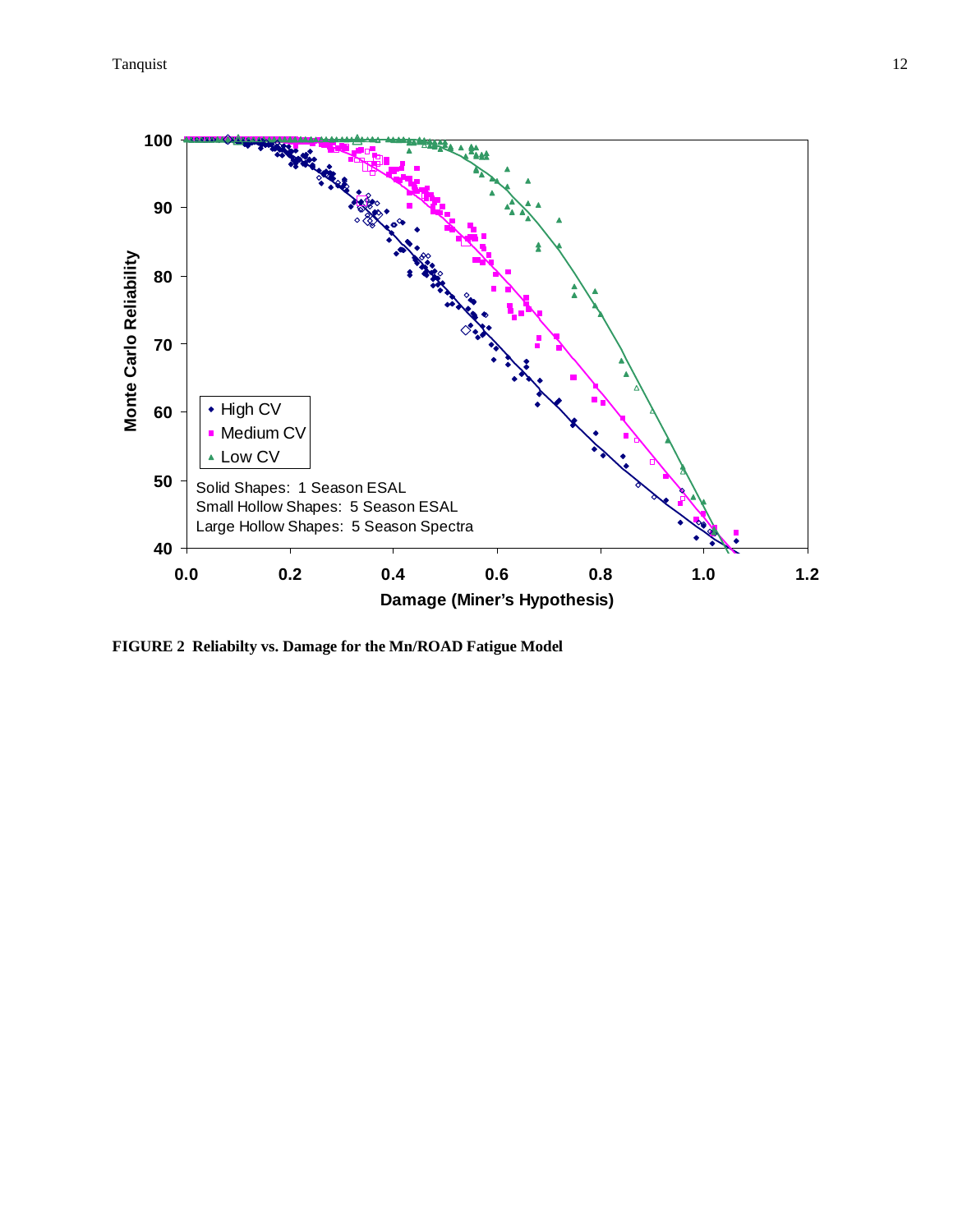Tanquist 13



**FIGURE 3 Reliability vs. Damage for the Finn Fatigue Model**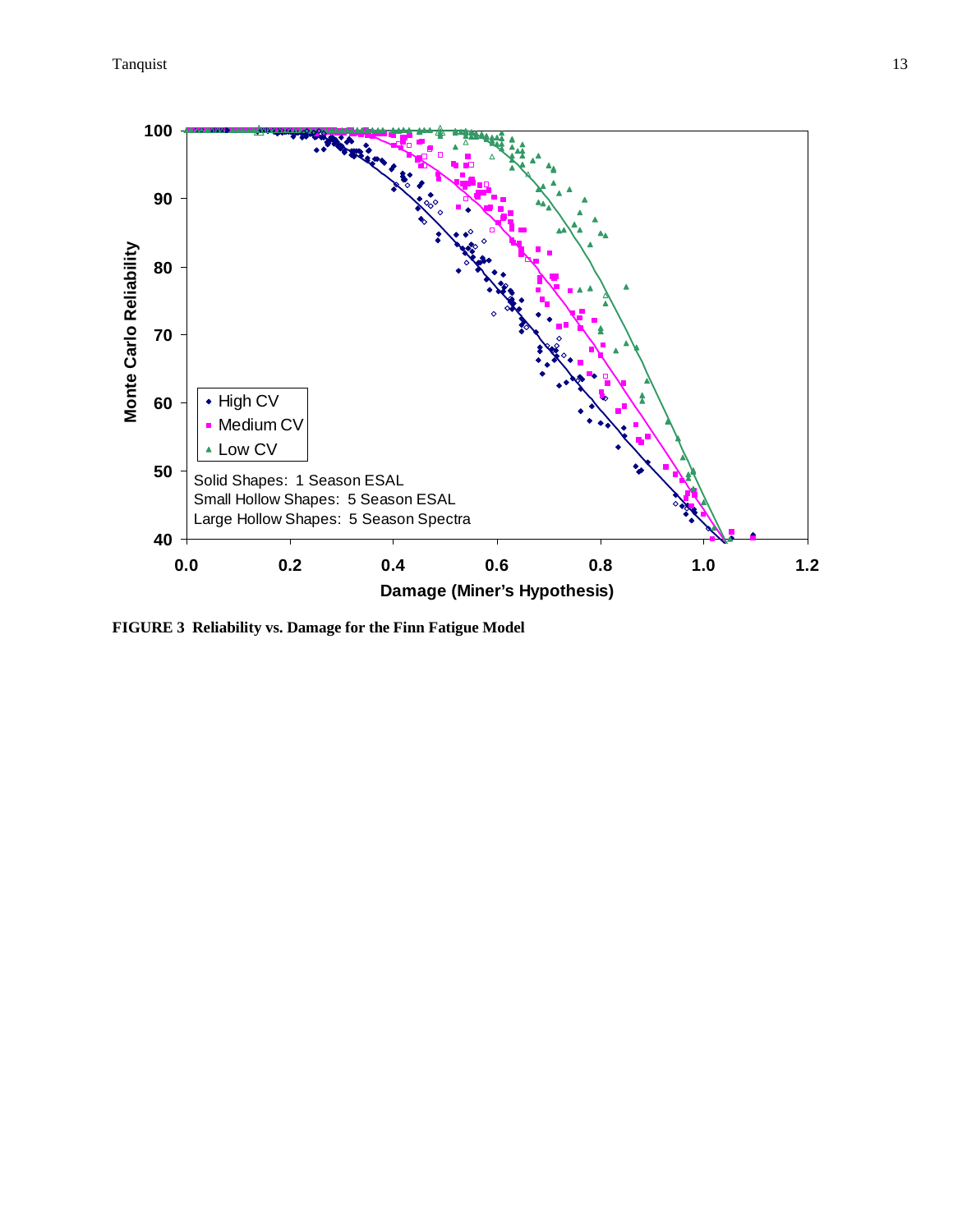Tanquist the contract of the contract of the contract of the contract of the contract of the contract of the contract of the contract of the contract of the contract of the contract of the contract of the contract of the c



**FIGURE 4 Reliability vs. Damage for the Mn/ROAD Rutting Model**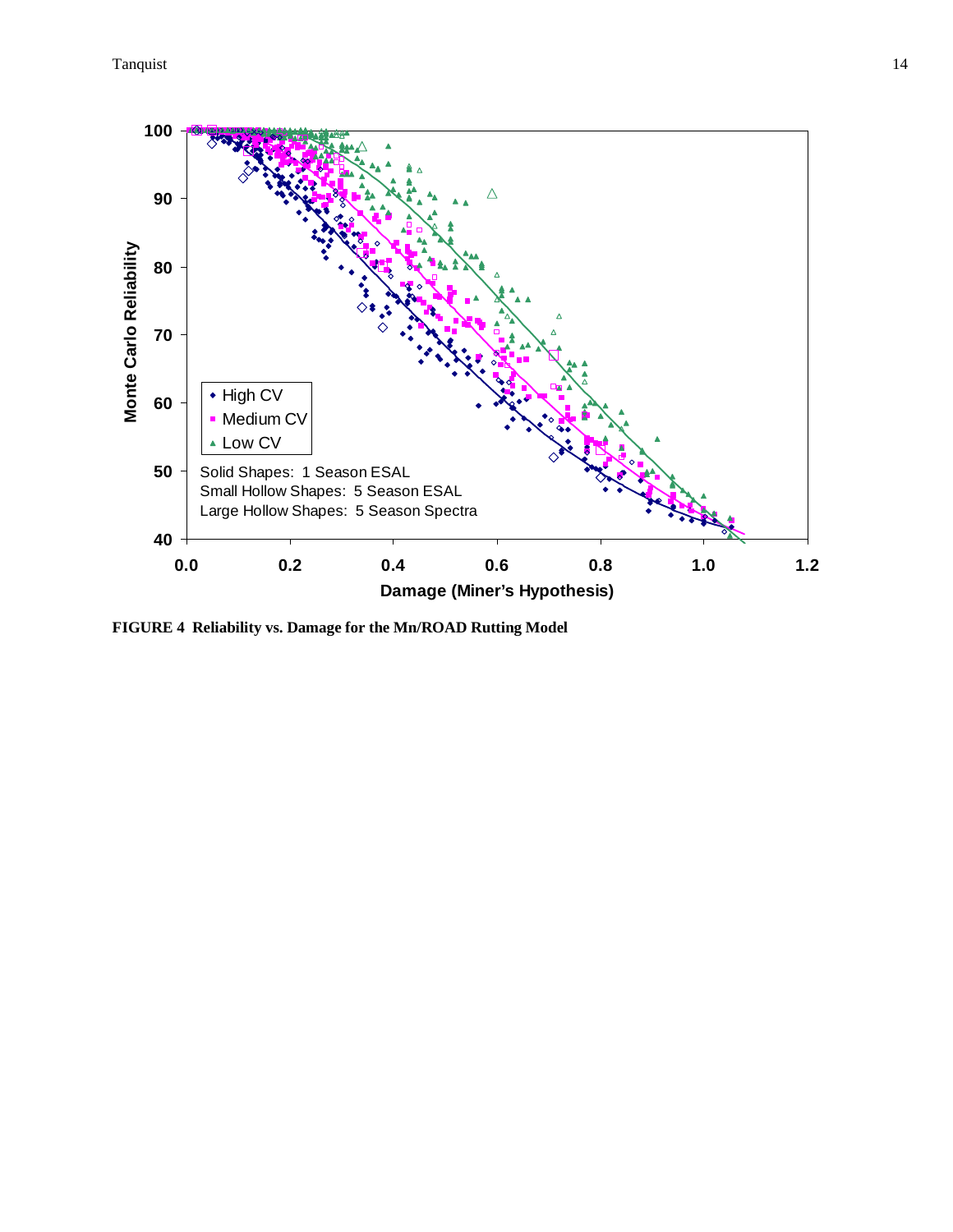

**FIGURE 5 Residual Plot for Mn/ROAD Fatigue (High CV)**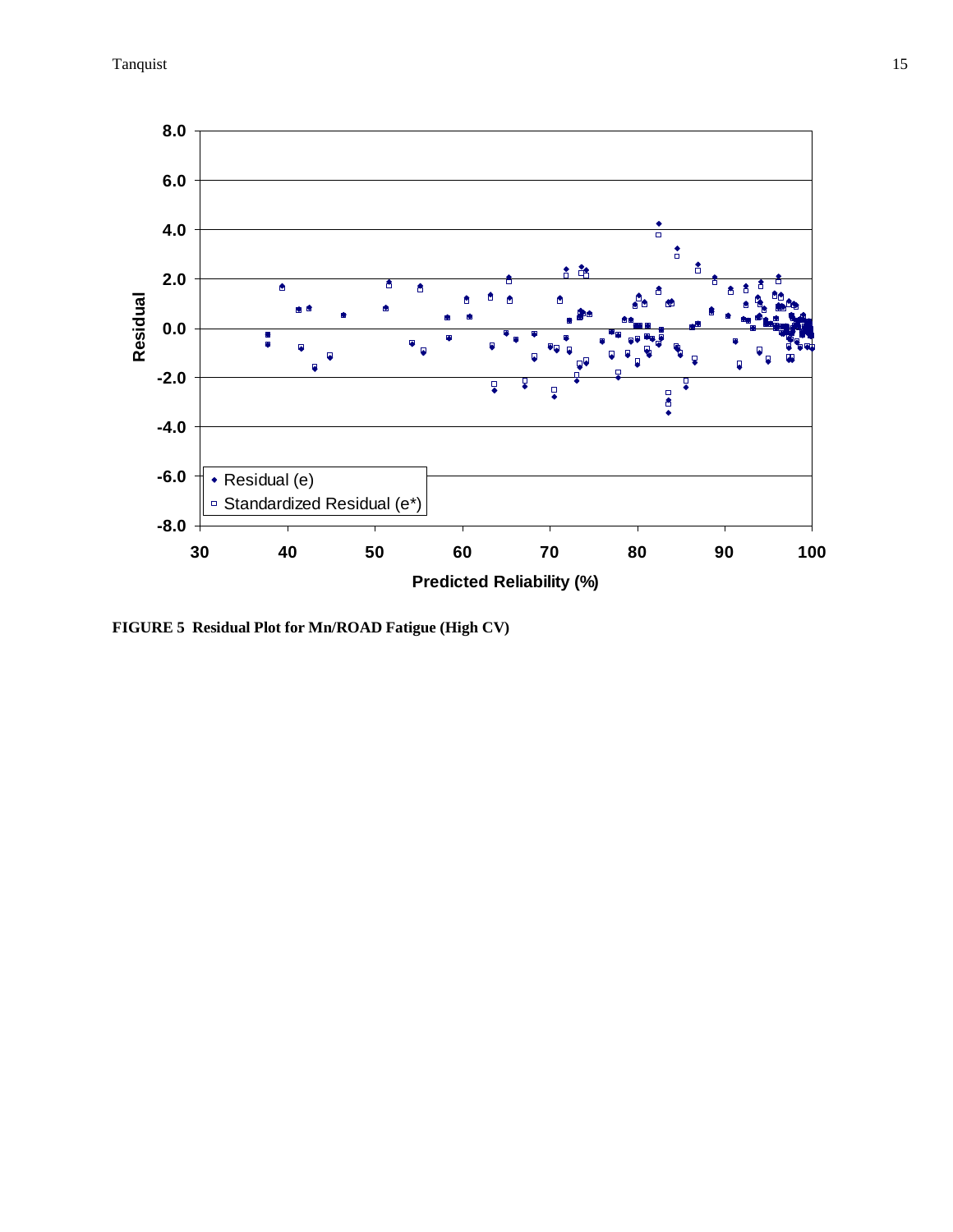Tanquist 16



**FIGURE 6 Residual Plot for Finn Fatigue (Medium CV)**